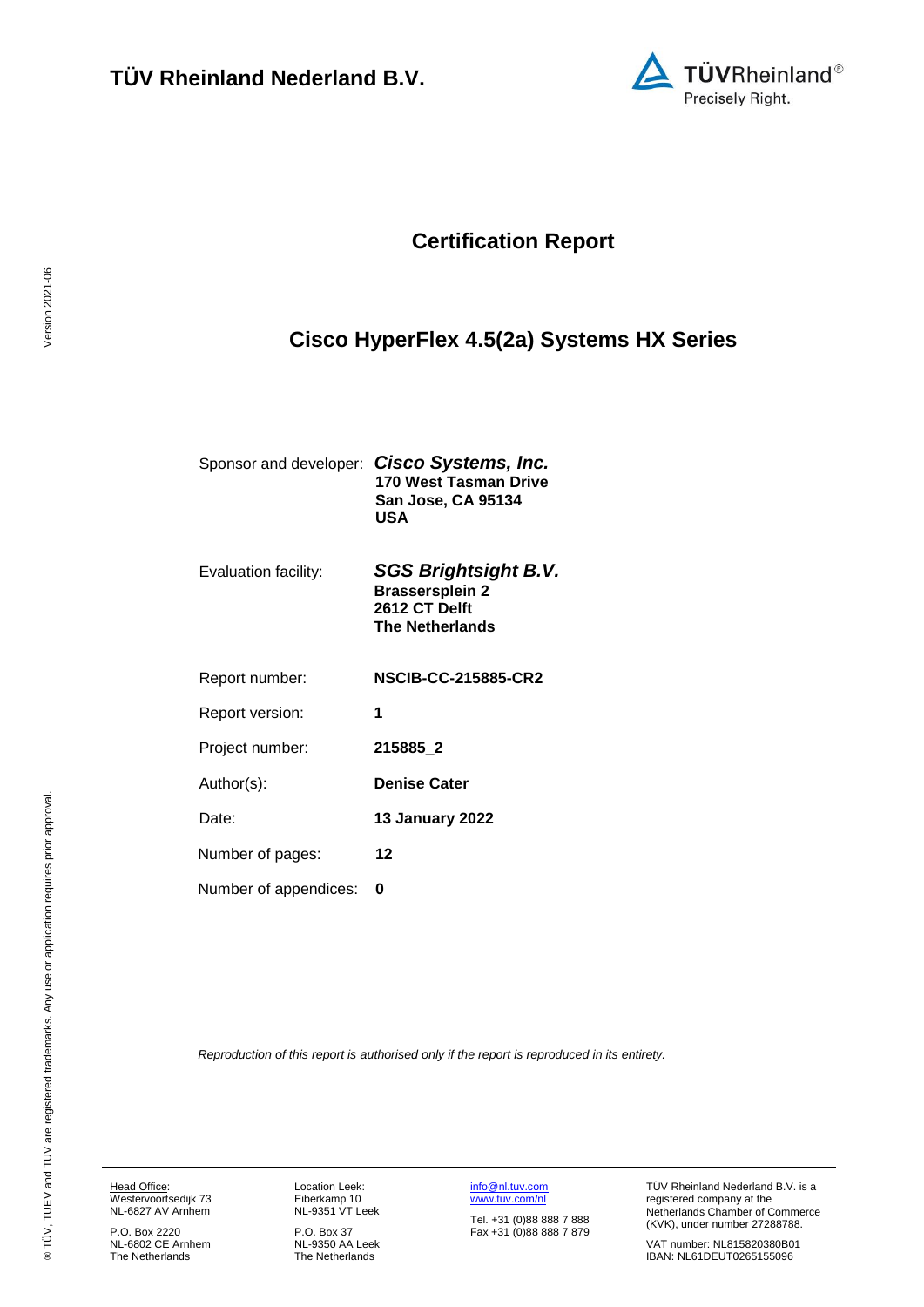

## **CONTENTS**

| <b>Foreword</b>                                                                                                                                          | 3                                              |
|----------------------------------------------------------------------------------------------------------------------------------------------------------|------------------------------------------------|
| <b>Recognition of the Certificate</b>                                                                                                                    | 4                                              |
| International recognition<br>European recognition                                                                                                        | 4<br>$\overline{4}$                            |
| 1 Executive Summary                                                                                                                                      | 5                                              |
| <b>Certification Results</b><br>$\mathbf{2}$                                                                                                             | 6                                              |
| Identification of Target of Evaluation<br>2.1<br>2.2<br><b>Security Policy</b><br>2.3<br>Assumptions and Clarification of Scope<br>2.3.1<br>Assumptions  | 6<br>$\,6$<br>$\overline{7}$<br>$\overline{7}$ |
| 2.3.2<br>Clarification of scope                                                                                                                          | $\overline{7}$                                 |
| Architectural Information<br>2.4<br>2.5<br>Documentation<br>2.6<br><b>IT Product Testing</b><br>2.6.1<br>Testing approach and depth                      | 7<br>$\overline{7}$<br>$\,$ 8 $\,$<br>8        |
| 2.6.2<br>Independent penetration testing                                                                                                                 | 8                                              |
| 2.6.3<br>Test configuration                                                                                                                              | 8                                              |
| 2.6.4<br><b>Test results</b>                                                                                                                             | $\boldsymbol{9}$                               |
| 2.7<br><b>Reused Evaluation Results</b><br>2.8<br><b>Evaluated Configuration</b><br><b>Evaluation Results</b><br>2.9<br>2.10<br>Comments/Recommendations | 9<br>9<br>9<br>10                              |
| <b>Security Target</b><br>3                                                                                                                              | 11                                             |
| <b>Definitions</b><br>4                                                                                                                                  | 11                                             |
| 5<br><b>Bibliography</b>                                                                                                                                 | 12                                             |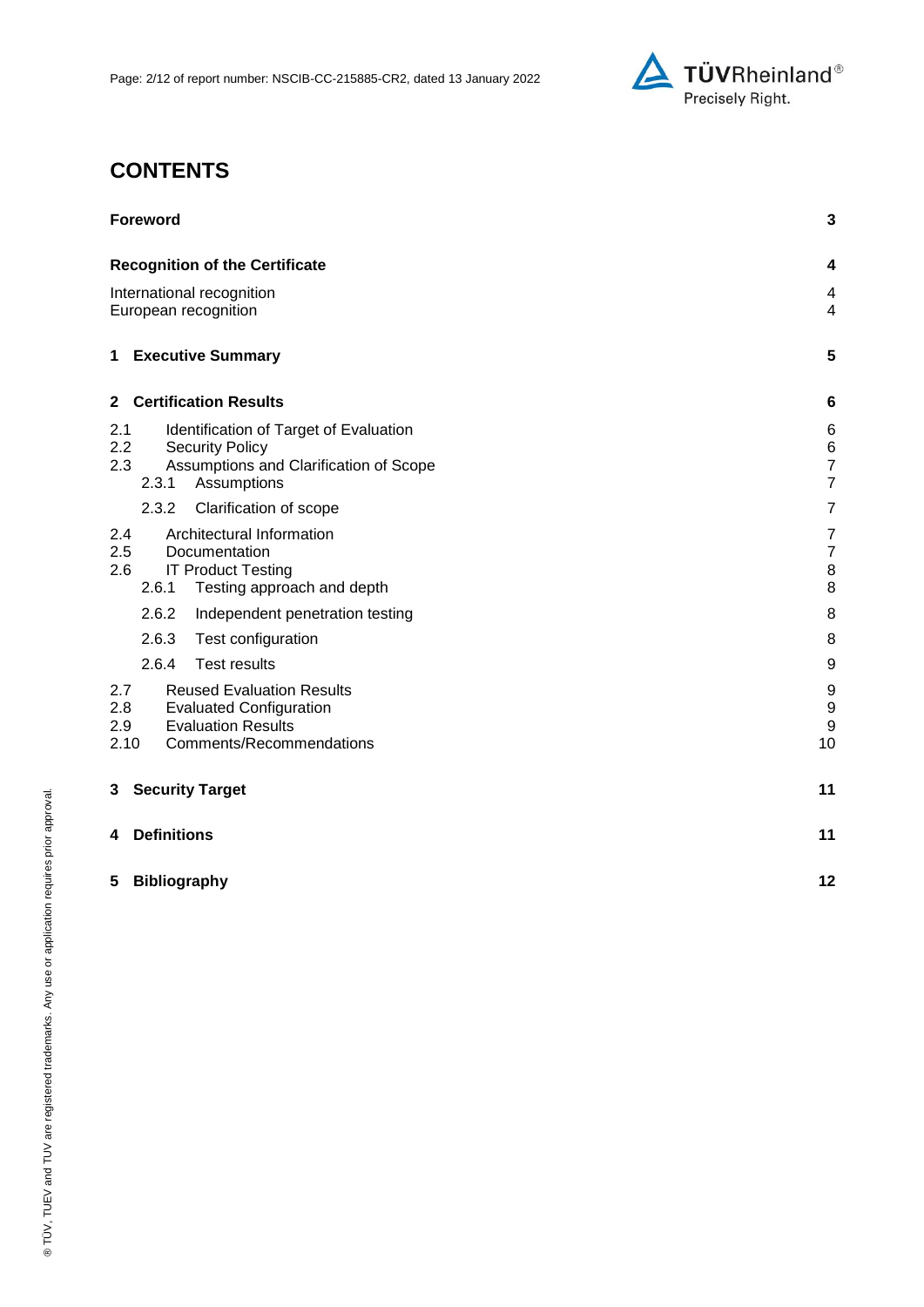

### **Foreword**

The Netherlands Scheme for Certification in the Area of IT Security (NSCIB) provides a third-party evaluation and certification service for determining the trustworthiness of Information Technology (IT) security products. Under this NSCIB, TÜV Rheinland Nederland B.V. has the task of issuing certificates for IT security products, as well as for protection profiles and sites.

Part of the procedure is the technical examination (evaluation) of the product, protection profile or site according to the Common Criteria assessment guidelines published by the NSCIB. Evaluations are performed by an IT Security Evaluation Facility (ITSEF) under the oversight of the NSCIB Certification Body, which is operated by TÜV Rheinland Nederland B.V. in cooperation with the Ministry of the Interior and Kingdom Relations.

An ITSEF in the Netherlands is a commercial facility that has been licensed by TÜV Rheinland Nederland B.V. to perform Common Criteria evaluations; a significant requirement for such a licence is accreditation to the requirements of ISO Standard 17025 "General requirements for the accreditation of calibration and testing laboratories".

By awarding a Common Criteria certificate, TÜV Rheinland Nederland B.V. asserts that the product or site complies with the security requirements specified in the associated (site) security target, or that the protection profile (PP) complies with the requirements for PP evaluation specified in the Common Criteria for Information Security Evaluation. A (site) security target is a requirements specification document that defines the scope of the evaluation activities.

The consumer should review the (site) security target or protection profile, in addition to this certification report, to gain an understanding of any assumptions made during the evaluation, the IT product's intended environment, its security requirements, and the level of confidence (i.e., the evaluation assurance level) that the product or site satisfies the security requirements stated in the (site) security target.

Reproduction of this report is authorised only if the report is reproduced in its entirety.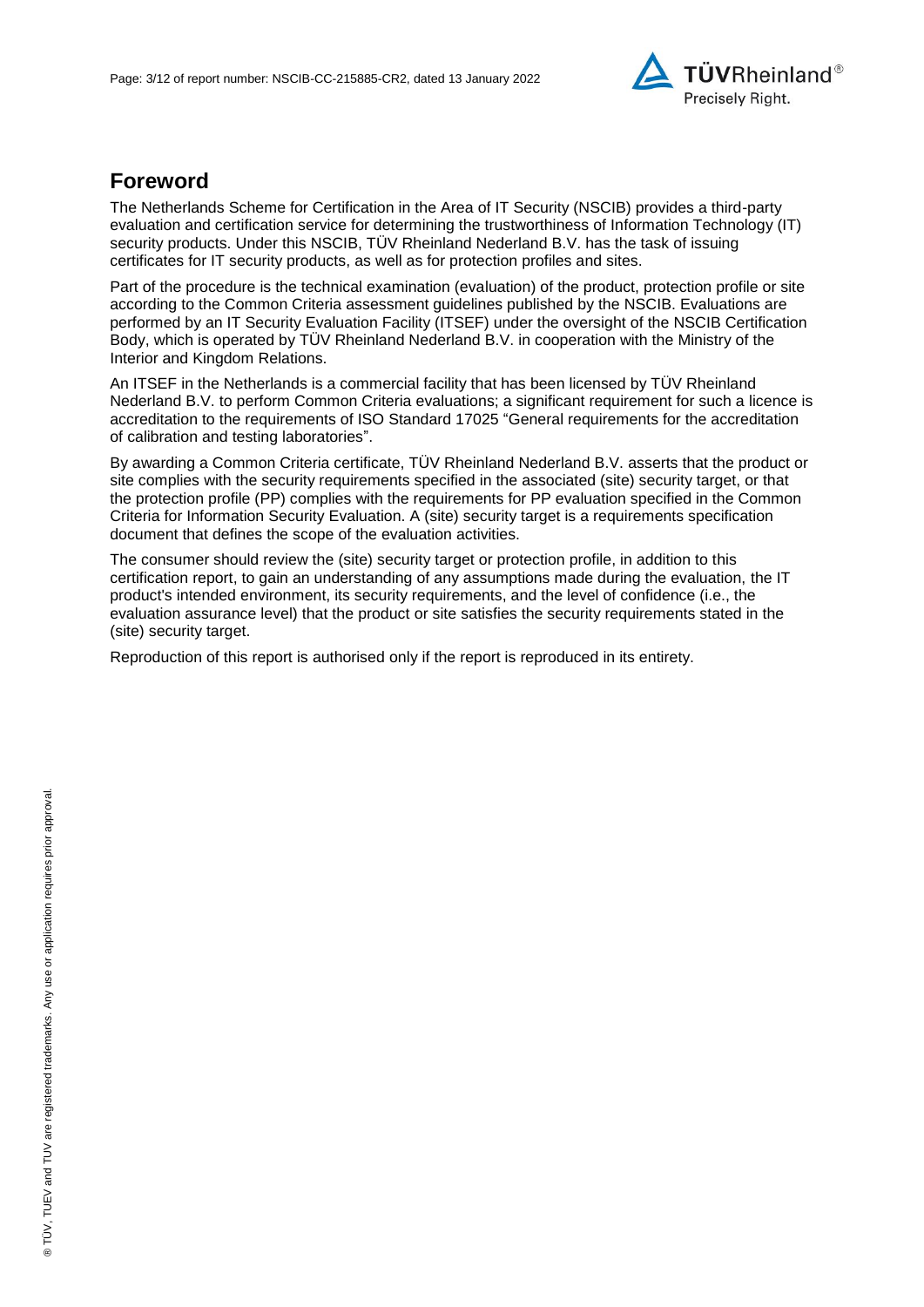

## **Recognition of the Certificate**

The presence of the Common Criteria Recognition Arrangement (CCRA) and the SOG-IS logos on the certificate indicates that this certificate is issued in accordance with the provisions of the CCRA and the SOG-IS Mutual Recognition Agreement (SOG-IS MRA) and will be recognised by the participating nations.

#### **International recognition**

The CCRA was signed by the Netherlands in May 2000 and provides mutual recognition of certificates based on the Common Criteria (CC). Since September 2014 the CCRA has been updated to provide mutual recognition of certificates based on cPPs (exact use) or STs with evaluation assurance components up to and including EAL2+ALC\_FLR.

For details of the current list of signatory nations and approved certification schemes, see [http://www.commoncriteriaportal.org.](http://www.commoncriteriaportal.org/)

#### **European recognition**

The SOG-IS MRA Version 3, effective since April 2010, provides mutual recognition in Europe of Common Criteria and ITSEC certificates at a basic evaluation level for all products. A higher recognition level for evaluation levels beyond EAL4 (respectively E3-basic) is provided for products related to specific technical domains. This agreement was signed initially by Finland, France, Germany, The Netherlands, Norway, Spain, Sweden and the United Kingdom. Italy joined the SOG-IS MRA in December 2010.

For details of the current list of signatory nations, approved certification schemes and the list of technical domains for which the higher recognition applies, see [https://www.sogis.eu.](https://www.sogis.eu/)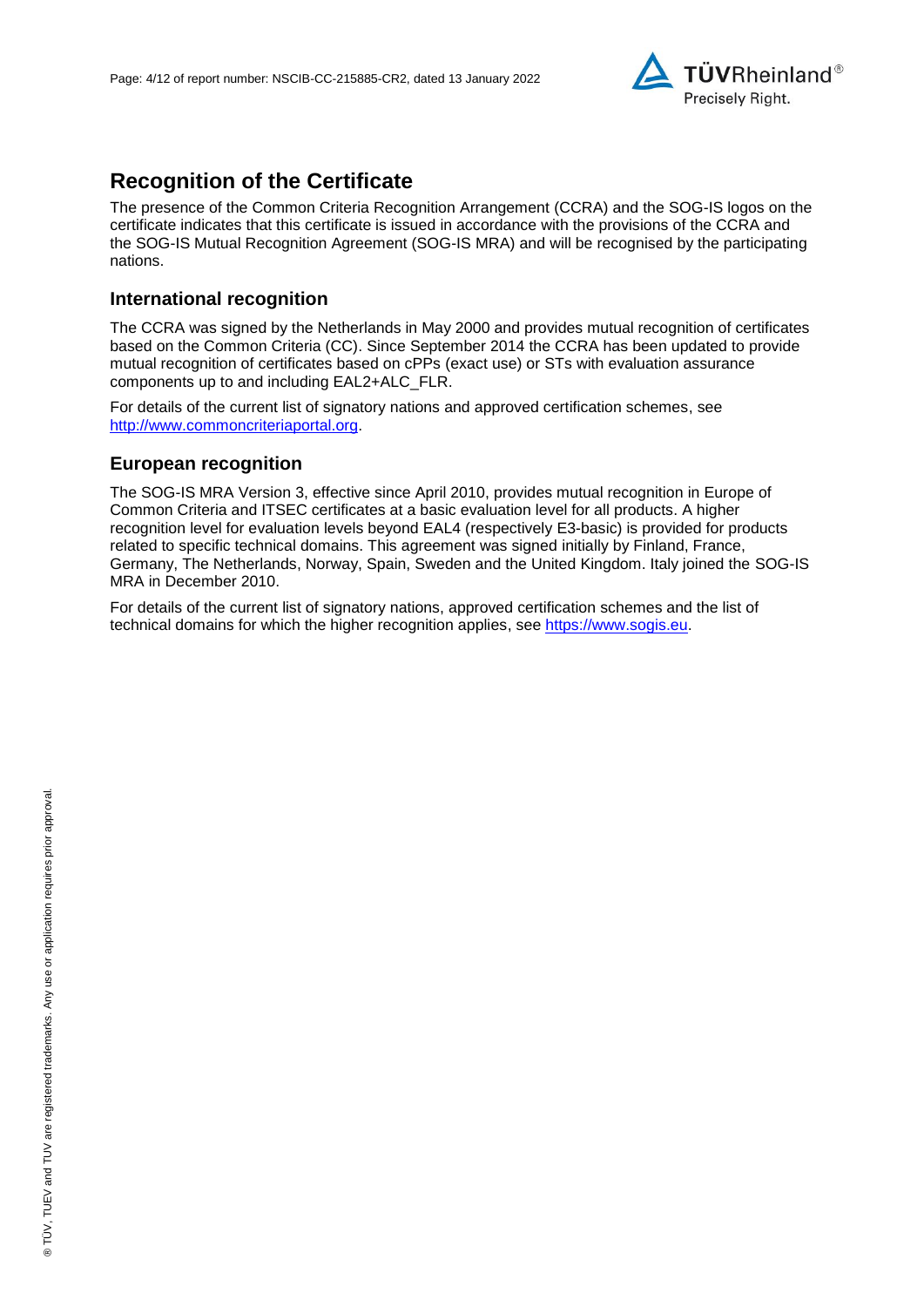

## **1 Executive Summary**

<span id="page-4-1"></span>This Certification Report states the outcome of the Common Criteria security evaluation of the [Cisco](#page-0-3)  [HyperFlex 4.5\(2a\) Systems HX Series.](#page-0-3) The developer of the [Cisco HyperFlex 4.5\(2a\) Systems HX](#page-0-3)  [Series](#page-0-3) is [Cisco Systems, Inc.](#page-0-4) located in San Jose, USA and they also act as the sponsor of the evaluation and certification. A Certification Report is intended to assist prospective consumers when judging the suitability of the IT security properties of the product for their particular requirements.

The TOE manages the storage of a storage cluster that has a minimum three servers (HyperFlex HX Series Nodes (Converged Host)) with Solid-state disk (SSD) and Hard-disk drives (HDD) attached storage. The clustered servers are networked with switches and fabric interconnects. Optionally, nonstorage servers, (compute nodes), can be included in the storage cluster. HX Data Platform manages the storage for the data and VMs stored on the associated storage cluster.

The HyperFlex HX Series installer is loaded on a UCS platform that is networked to the storage cluster to be managed. The initial cluster includes at least three HyperFlex HX Series Nodes. The HyperFlex HX Series includes HyperFlex Connect (HX Connect) GUI, which is used as the primary management tool for Cisco HyperFlex. Through this centralized point of control for the cluster, administrators can create volumes, monitor the data plat-form health, and manage resource use.

The TOE was evaluated initially by SGS Brightsight B.V. located in Delft, The Netherlands and was certified on 25 November 2019. The re-evaluation of the TOE has also been conducted by SGS Brightsight B.V. and was completed on 12 January 2022 with the approval of the ETR. The recertification procedure has been conducted in accordance with the provisions of the Netherlands Scheme for Certification in the Area of IT Security *[NSCIB]*.

This second issue of the Certification Report is a result of a "recertification with major changes".

The major changes are the addition of a new hardware model and update of the software from version 3.5(2a) to 4.5(2a).

The security evaluation reused the evaluation results of previously performed evaluations. A full, upto-date vulnerability analysis has been made, as well as renewed testing.

The scope of the evaluation is defined by the security target *[ST]*, which identifies assumptions made during the evaluation, the intended environment for the [Cisco HyperFlex 4.5\(2a\) Systems HX Series,](#page-0-3) the security requirements, and the level of confidence (evaluation assurance level) at which the product is intended to satisfy the security requirements. Consumers of the [Cisco HyperFlex 4.5\(2a\)](#page-0-3)  [Systems HX Series](#page-0-3) are advised to verify that their own environment is consistent with the security target, and to give due consideration to the comments, observations and recommendations in this certification report.

<span id="page-4-2"></span>The results documented in the evaluation technical report *[ETR]* <sup>1</sup> for this product provide sufficient evidence that the TOE meets the EAL2 assurance requirements for the evaluated security functionality.

<span id="page-4-0"></span>The evaluation was conducted using the Common Methodology for Information Technology Security Evaluation, Version 3.1 Revision 5 *[CEM]* for conformance to the Common Criteria for Information Technology Security Evaluation, Version 3.1 Revision [5](#page-4-0) *[CC]* (Parts I, II and III).

TÜV Rheinland Nederland B.V., as the NSCIB Certification Body, declares that the evaluation meets all the conditions for international recognition of Common Criteria Certificates and that the product will be listed on the NSCIB Certified Products list. Note that the certification results apply only to the specific version of the product as evaluated.

l

<sup>1</sup> The Evaluation Technical Report contains information proprietary to the developer and/or the evaluator, and is not available for public review.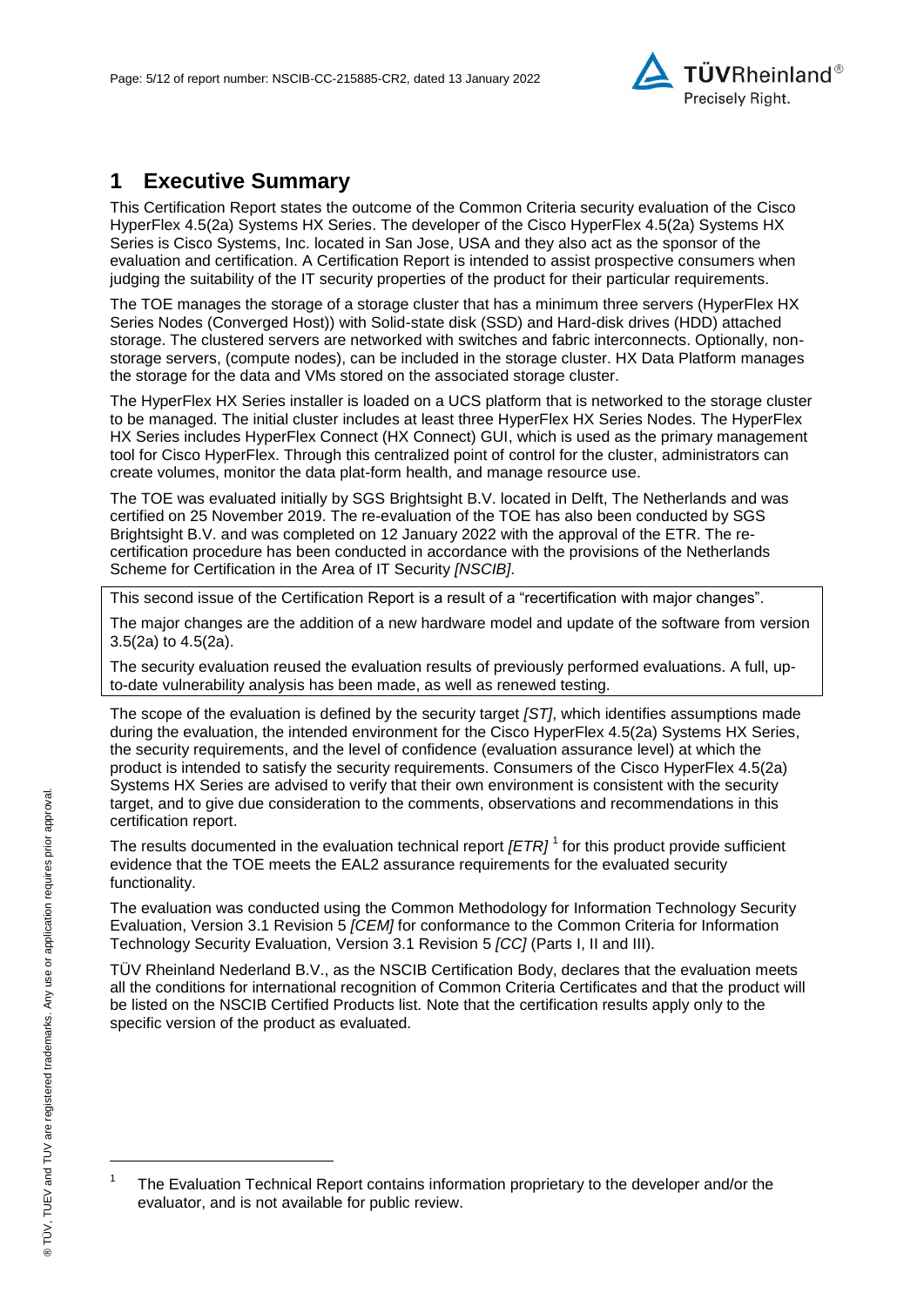

## **2 Certification Results**

### *2.1 Identification of Target of Evaluation*

The Target of Evaluation (TOE) for this evaluation is the [Cisco HyperFlex 4.5\(2a\) Systems HX Series](#page-0-3) from [Cisco Systems, Inc.](#page-0-4) located in [San Jose, USA.](#page-4-1)

| <b>Delivery</b><br>item type | <b>Identifier</b>                                            | <b>Version</b>        |
|------------------------------|--------------------------------------------------------------|-----------------------|
| Hardware                     | Cisco HyperFlex HXAF220c - M5SX All - Flash<br><b>Node</b>   | $HXAF$ 220 $c$ – M5SX |
|                              | Cisco HyperFlex HXAF240c - M5SX All - Flash<br>Node          | $HXAF 240c - M5SX$    |
|                              | Cisco HyperFlex HX220c - M5SX Hybrid Node                    | $HXAF 240c - M4SX$    |
|                              | Cisco HyperFlex HX240c - M5SX Hybrid Node                    | $HXAF 220c - M4S$     |
|                              | Cisco HyperFlex HXAF220c - M5SN NVMe Node                    | HXAF220c - M5SN NVMe  |
|                              | Cisco HyperFlex HX240c - M5L Hybrid Node                     | $HX220c - M5SX$       |
|                              | Cisco HyperFlex HXAF220c - M4S All-Flash Node                | $HX240c - M5SX$       |
|                              | Cisco HyperFlex HXAF240c - M4SX All-Flash Node               | $HX240c - M5L$        |
|                              | Cisco HyperFlex HX220c - M4S Hybrid Node                     | $HX220c - M4S$        |
|                              | Cisco HyperFlex HX240c - M4SX Hybrid Node                    | $HX240c - M4SX$       |
| Software                     | Cisco HyperFlex HX Data Platform Software for<br>VMware ESXi | 4.5(2a)               |

The TOE is comprised of the following main components:

To ensure secure usage a set of guidance documents is provided, together with the [Cisco HyperFlex](#page-0-3)  [4.5\(2a\) Systems HX Series.](#page-0-3) For details, see section [2.5](#page-6-0) ["Documentation"](#page-6-0) of this report.

### *2.2 Security Policy*

The TOE is comprised of several security features. Each of the security features identified above consists of several security functionalities, as identified below.

- Security audit:
	- o The TOE generates audit messages that identify specific TOE operations.
- User data protection
	- $\circ$  The TOE provides the Authorized Administrator with the ability to control remote host (VMs) access to the TOE Converged hosts, clusters and datastores with whitelisting.
- Identification and authentication
	- o The TOE provides authentication services for the Authorized Administrator to connect to the TOE's HX Connect GUI and HXCLI administrator interfaces
- Secure Management
	- $\circ$  The TOE provides secure administrative services for management of general TOE configuration and the security functionality provided by the TOE.
- Protection of the TSF
	- $\circ$  The TOE protects against interference and tampering by untrusted subjects by implementing identification, authentication and limit configuration options to the Authorized Administrator.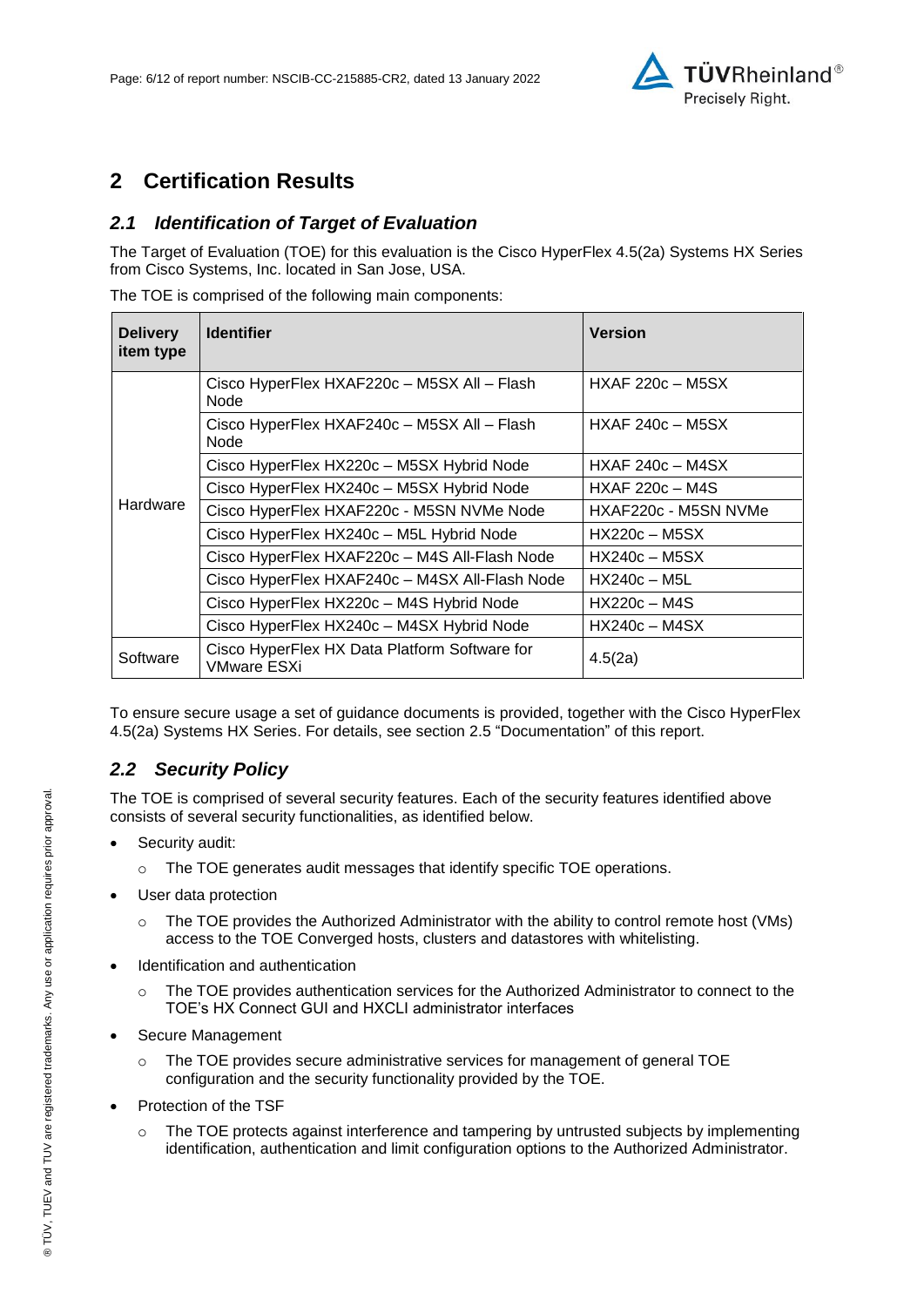

- Resource Utilization
	- $\circ$  The TOE protects against unavailability of capabilities and system resources caused by failure or degradation of services by supporting redundancy and failover capabilities of the storage management network and the storage data networks.
- TOE Access
	- $\circ$  The TOE enforces the termination of inactive sessions after an Authorized Administrator configurable time-period has expired.
- Trusted Path
	- The TOE allows trusted paths to be established to itself from remote administrators over HTTPS/TLSv1.2 for remote HX Connect GUI and SSHv2 for remote HXCLI access.

#### *2.3 Assumptions and Clarification of Scope*

#### **2.3.1 Assumptions**

The assumptions defined in the Security Target are not covered by the TOE itself. These aspects lead to specific Security Objectives to be fulfilled by the TOE-Environment. For detailed information on the security objectives that must be fulfilled by the TOE environment, see section 4.2 of the *[ST]*.

#### **2.3.2 Clarification of scope**

The evaluation did not reveal any threats to the TOE that are not countered by the evaluated security functions of the product.

#### *2.4 Architectural Information*

The TOE is installed in a hypervisor environment, such as VMware vSphere where it manages the storage clusters and data stores that has a minimum three servers, (TOE Converged hosts), with SSD and HDD attached storage. The clustered servers (TOE Converged hosts) are networked with switches and fabric interconnects. Optionally, non-storage servers, (compute nodes), can be included in the storage cluster (TOE Converged hosts). HyperFlex HX Series manages the storage for the data and VMs stored on the associated storage cluster (TOE Converged hosts).

The logical architecture of the TOE can be depicted as follows:



*Figure 1. Logical architecture of the TOE.*

#### <span id="page-6-0"></span>*2.5 Documentation*

The following documentation is provided with the product by the developer to the customer:

| Ref          | <b>Identifier</b>                                                                                                | <b>Version</b>                       |
|--------------|------------------------------------------------------------------------------------------------------------------|--------------------------------------|
| <b>IAGDI</b> | Cisco HyperFlex Systems HX Series Common Criteria Operational User<br><b>Guidance and Preparative Procedures</b> | l Version: 3.0 I<br>15 December 2021 |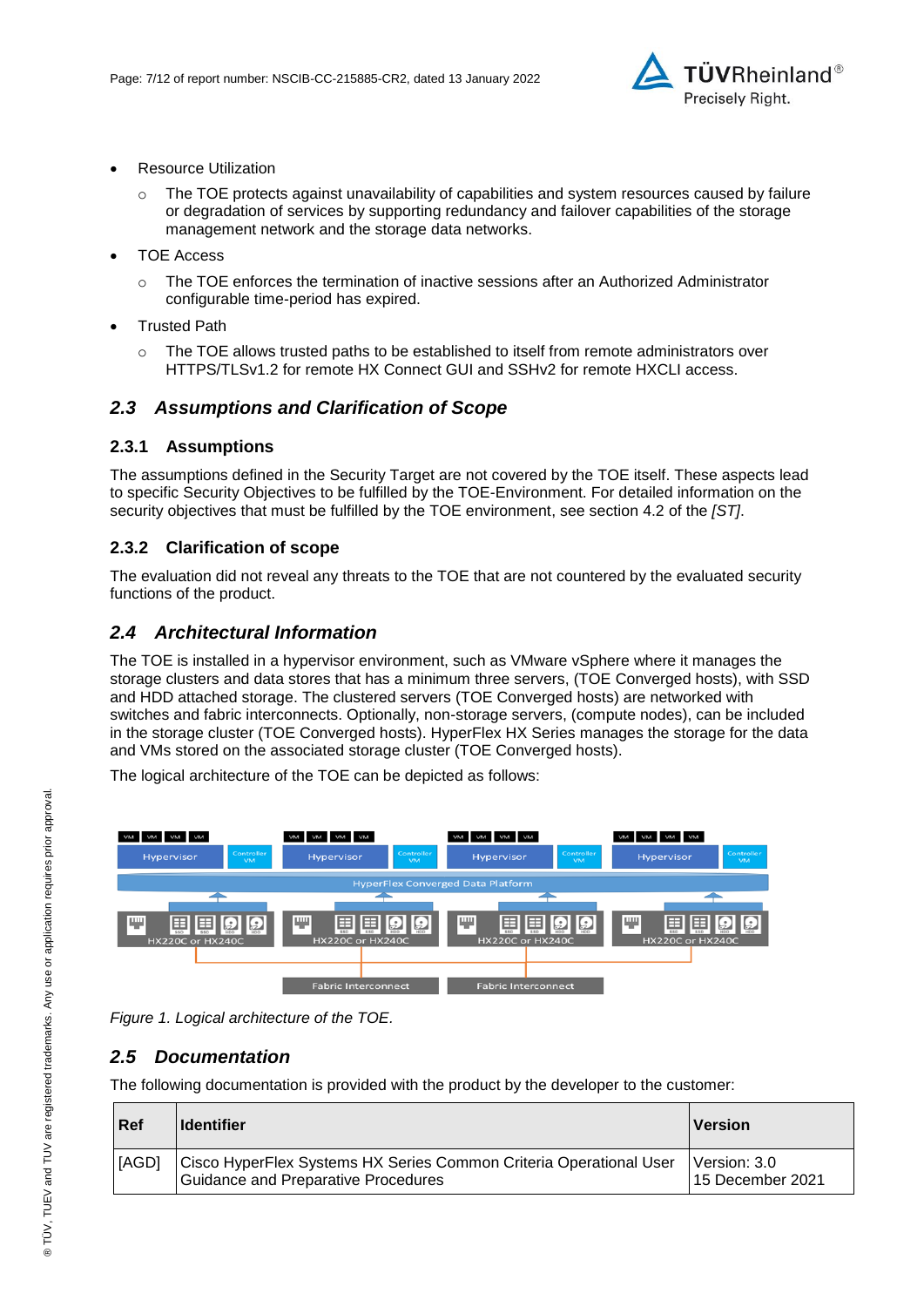

### *2.6 IT Product Testing*

Testing (depth, coverage, functional tests, independent testing): The evaluators examined the developer's testing activities documentation and verified that the developer has met their testing responsibilities.

#### **2.6.1 Testing approach and depth**

The developer has testing of all TSFI identified in the functional specification. For both the original evaluation and this re-evaluation, the evaluator's strategy to identify which test cases to repeat took into account the verification of the SSH and HTTPS protocols (which are remotely accessible) and their configuration which can be prone to errors. In addition the evaluators devised independent test cases focusing on the verification of other core security functions provided by the TOE and the verification that the user guidance provides all the necessary steps for secure configuration of the TOE.

The developer made a test environment available for use by the evaluators.

#### **2.6.2 Independent penetration testing**

To identify potential vulnerabilities the evaluator performed the following activities:

- SFR design analysis: Based on the information obtained in the evaluation evidence, the SFR implementation details were examined. The aspects described in CEM annex B were considered. During this examination several potential vulnerabilities were identified.
- Additional security analysis: When the implementation of the SFR was understood, a coverage check was performed on the relevant aspects of all SFRs. This expanded the list of potential vulnerabilities.
- Public vulnerability search: The evaluator performed public domain vulnerability search based on the TOE name, TOE type, and identified 3rd party security relevant libraries and/or services. Several additional potential vulnerabilities were identified during a search in the public domain.
- The potential vulnerabilities identified were analysed, and some of the potential vulnerabilities were concluded not exploit within in the Basic attack potential, or covered by guidance. For remaining potential vulnerabilities, penetration tests were devised.

For both the original evaluation and this re-evaluation, the evaluator focused on the following in the generation of their penetration tests:

- Remote accessible interfaces/protocols.
- Trying to misuse (including brute force) SSH, Web GUI interface
- Performing generic IP fuzzing
- Trying to disrupt audit records (by remote means).

The total test effort expended by the evaluators in this re-evaluation was 8 days. During that test campaign, 100% of the total time was spent on logical tests.

#### **2.6.3 Test configuration**

The developer tested the TOE in a stretched cluster configuration using the TOE models of HXAF220C-M5SX. The below diagram shows an overview of the TOE test configuration that was used by the developer and evaluator for both the original evaluation and this re-evaluation: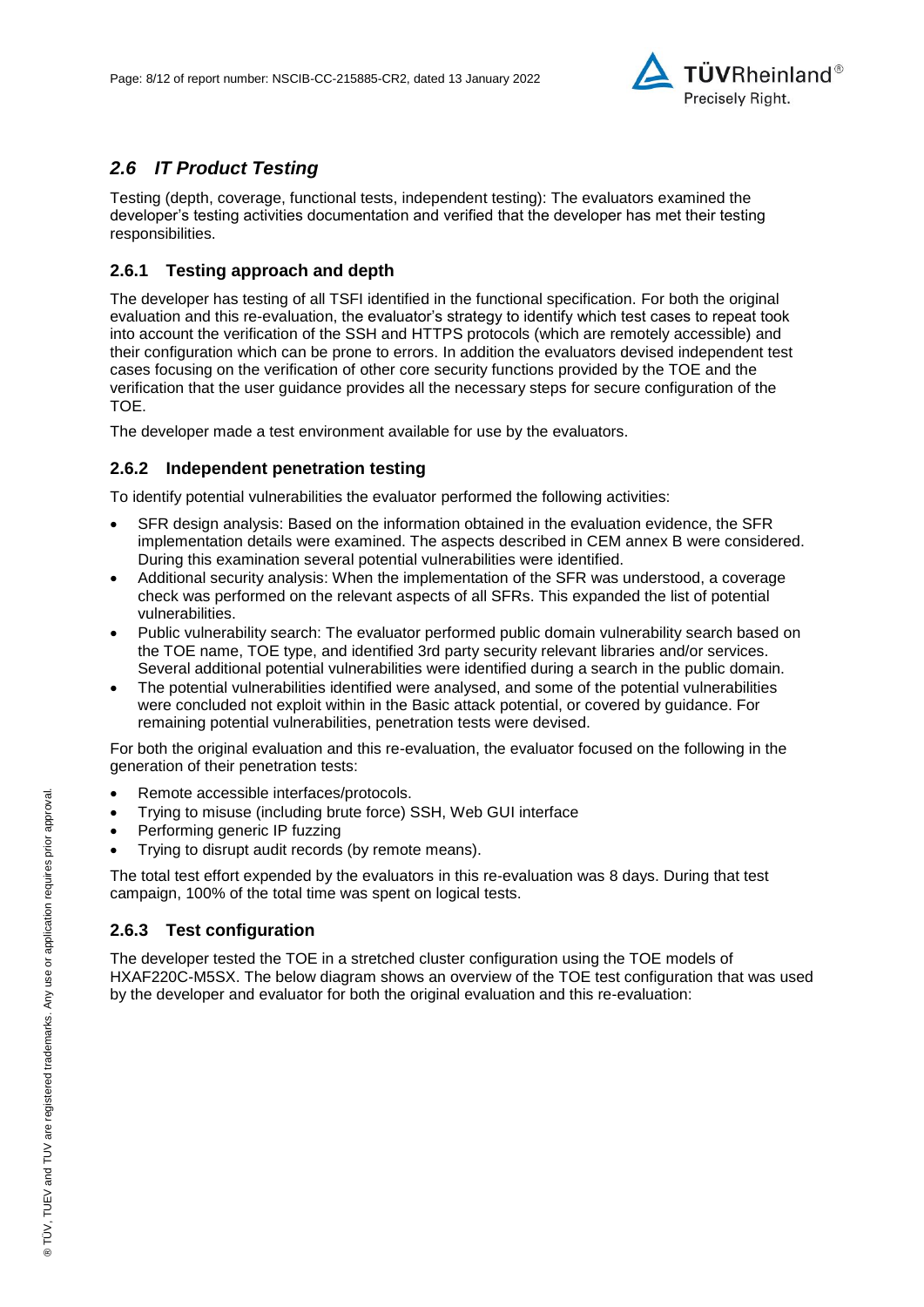



*Figure 2 TOE test configuration overview (Site A, Site-B, and Site-C are located in the same location).*

The evaluators examined the differences in the hardware and determined they were not security relevant and the enforcement of the security functional requirements is independent of the hardware differences. Therefore, it was concluded that the above test configuration is representative of the TOE as described in the *[ST]*.

#### **2.6.4 Test results**

The testing activities, including configurations, procedures, test cases, expected results and observed results are summarised in the *[ETR]*, with references to the documents containing the full details.

The developer's tests and the independent functional tests produced the expected results, giving assurance that the TOE behaves as specified in its *[ST]* and functional specification.

No exploitable vulnerabilities were found with the independent penetration tests.

The algorithmic security level of cryptographic functionality has not been rated in this certification process, but the current consensus on the algorithmic security level in the open domain, i.e., from the current best cryptanalytic attacks published, has been taken into account.

### *2.7 Reused Evaluation Results*

This is a re-certification. Documentary evaluation results of the earlier version of the TOE have been reused, but vulnerability analysis and penetration testing has been renewed.

### *2.8 Evaluated Configuration*

The TOE is defined uniquely by its name and version number [Cisco HyperFlex 4.5\(2a\) Systems HX](#page-0-3)  [Series.](#page-0-3)

### *2.9 Evaluation Results*

The evaluation lab documented their evaluation results in the *[ETR]*, which references an ASE Intermediate Report and other evaluator documents,

The verdict of each claimed assurance requirement is "**Pass**".

Based on the above evaluation results the evaluation lab concluded the [Cisco HyperFlex 4.5\(2a\)](#page-0-3)  [Systems HX Series,](#page-0-3) to be **CC Part 2 conformant, CC Part 3 conformant**, and to meet the requirements of **EAL [2](#page-4-2)**. This implies that the product satisfies the security requirements specified in Security Target *[ST]*.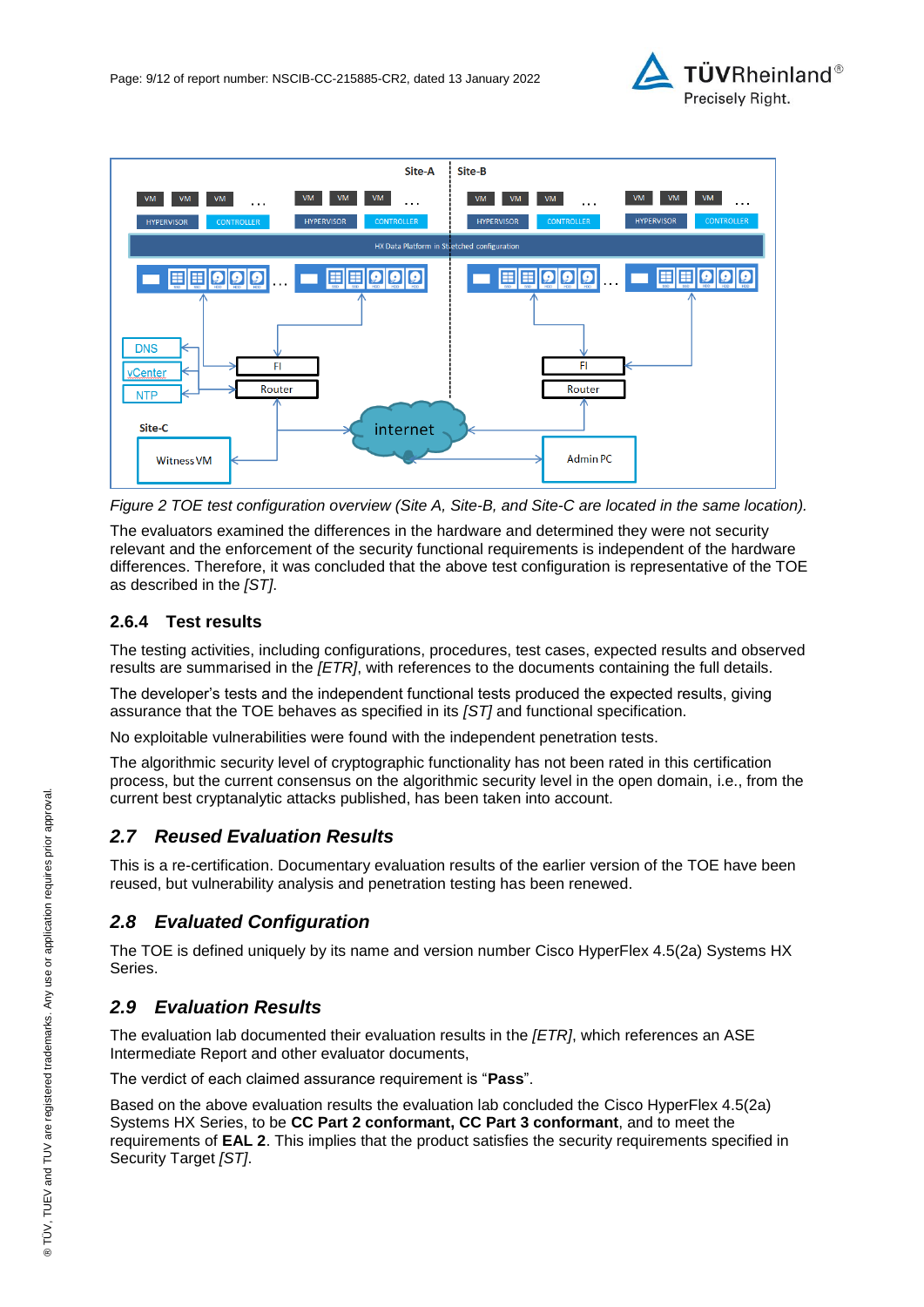

#### *2.10 Comments/Recommendations*

The user guidance as outlined in section [2.5](#page-6-0) ["Documentation"](#page-6-0) contains necessary information about the usage of the TOE. Certain aspects of the TOE's security functionality, in particular the countermeasures against attacks, depend on accurate conformance to the user guidance of both the software and the hardware part of the TOE. Please note that the documents contain relevant details concerning the resistance against certain attacks.

In addition, all aspects of assumptions, threats and policies as outlined in the Security Target not covered by the TOE itself must be fulfilled by the operational environment of the TOE.

The user should pay particular attention to the use of whitelist access controls for this TOE, as detailed in [AGD] Table 2 "Terminology". The whitelist access is configured during installation, and cannot be modified once the TOE is operational.

The customer or user of the product shall consider the results of the certification within his system risk management process. For the evolution of attack methods and techniques to be covered, the customer should define the period of time until a re-assessment for the TOE is required and thus requested from the sponsor of the certificate.

The strength of the cryptographic algorithms and protocols was not rated in the course of this evaluation. This specifically applies to the following proprietary or non-standard algorithms, protocols and implementations: None.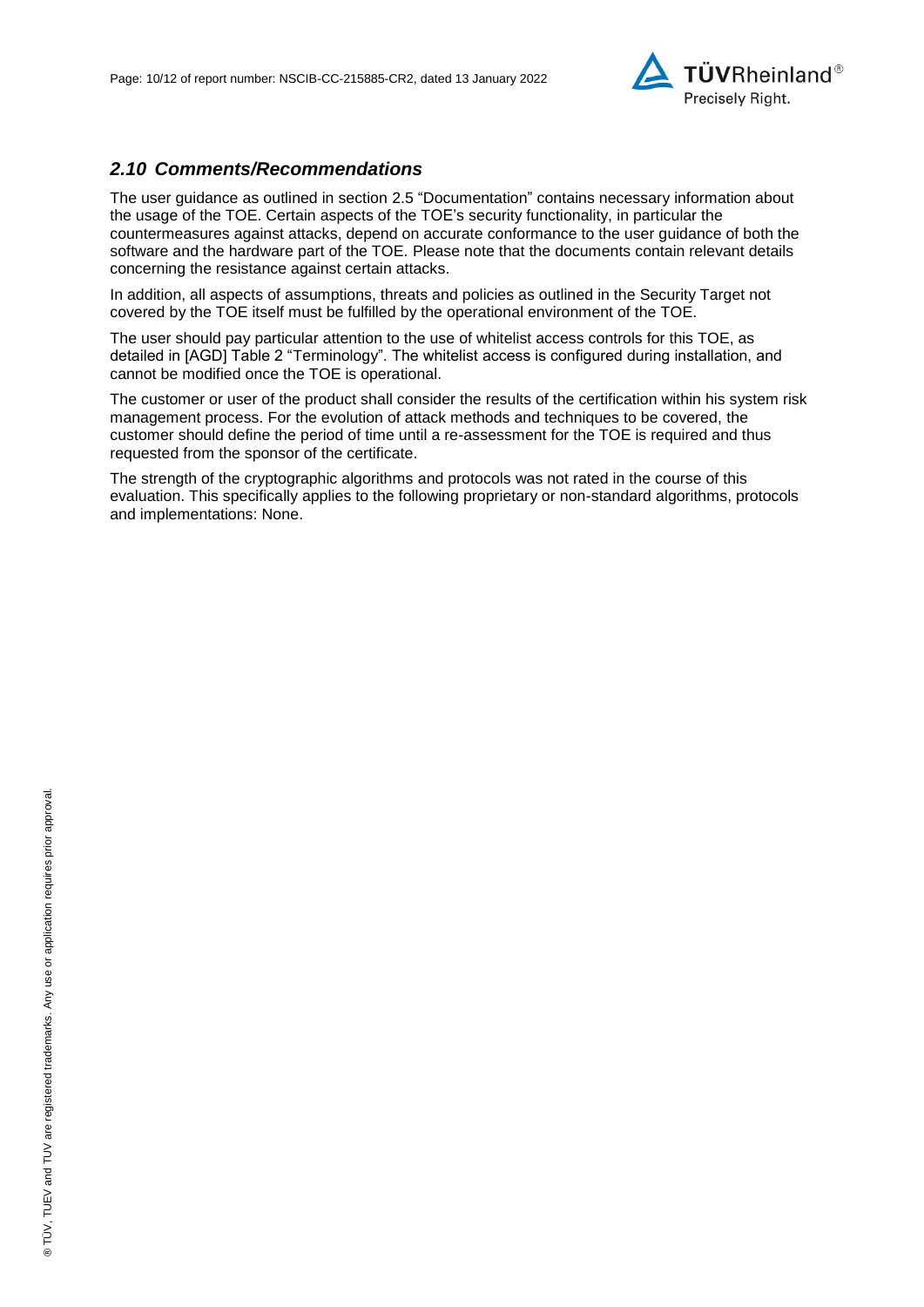

## **3 Security Target**

The [Cisco HyperFlex 4.5 Systems HX Series Common Criteria Security Target, Version: 3.0, 22](#page-11-0)  [December 2021](#page-11-0) *[ST]* is included here by reference.

### **4 Definitions**

This list of acronyms and definitions contains elements that are not already defined by the CC or CEM:

| <b>HDD</b>   | Hard-disk drives                                                |
|--------------|-----------------------------------------------------------------|
| HX.          | <b>HyperFlex</b>                                                |
| <b>HXCLI</b> | <b>HyperFlex Command Line Interface</b>                         |
| ΙT           | Information Technology                                          |
| <b>ITSEF</b> | <b>IT Security Evaluation Facility</b>                          |
| JIL          | Joint Interpretation Library                                    |
| <b>NSCIB</b> | Netherlands Scheme for Certification in the area of IT Security |
| PP.          | <b>Protection Profile</b>                                       |
| <b>SSD</b>   | Solid-state disk                                                |
| <b>TOE</b>   | <b>Target of Evaluation</b>                                     |
| <b>VMs</b>   | Virtual Machines                                                |